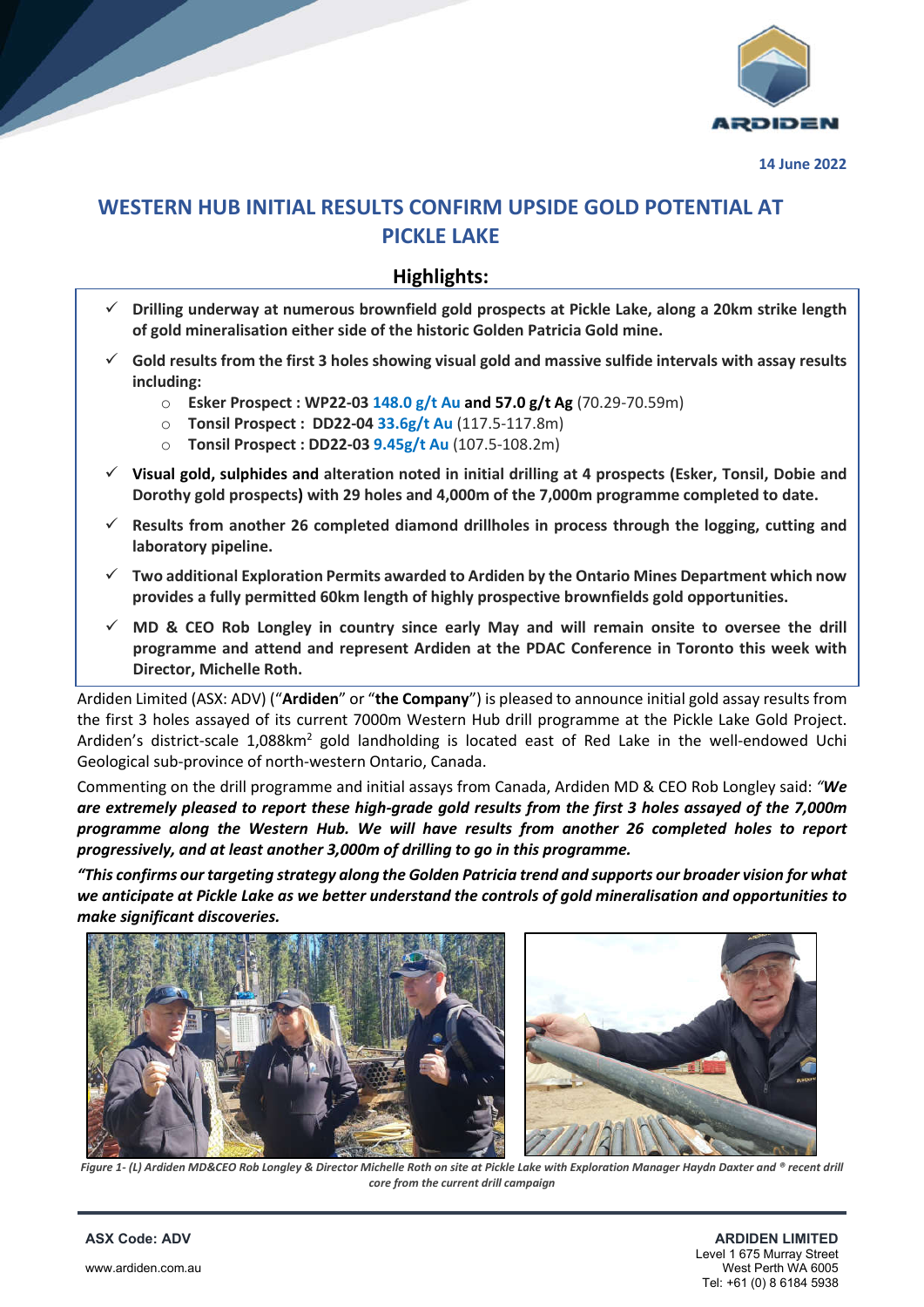

*"We are also pleased to have received two additional Exploration Permits at the Pickle Lake Gold Project from the Ontario Mines Department, which now opens up a fully permitted 60km continuous strike length of highly prospective gold tenure at the Project.* 

#### *"Meanwhile, our hard rock Lithium JV continues to deliver significant value, at no cost to Ardiden."*

Location of the Western Hub gold prospects and initial drillholes are shown below in *Figure 2*. Ardiden's drilling is targeting the Golden Patricia geological sequence both to the north-west and to the south-east of the historical underground mine. The mine was developed to 750m vertical depth over a 3km strike length and extracted **619,796oz Au @ 15.2g/t Au\*** and ceased operations in 1997 due to poor gold prices. Ardiden's current drill programmes are testing a 20km strike length initially and will expand over time to the full 60km length of the entire Western Hub belt and test the Bear Head Fault Zone which is just to the north and parallel to the known Golden Patricia trend of gold mineralisation. Final assay results will include a wider suite of elements and will be streaming through over the next few weeks as drilling continues.



*Figure 2- Location of Prospects and current Drilling along the Western Hub of the Pickle Lake Gold Project*





*Esker Prospect: 148.0 g/t Au (gold) and 57.0 g/t Ag (silver) from 70.29-70.59m in WP-22-03. Biotite and carbonate alteration, minor pyrite/pyrrhotite with 42 specks of visible gold*<sup>(1)</sup>.

*Tonsil Prospect- 33.6 g/t Au from 117.5-117.8m in DD22-04 Quartz-carbonate veins with 5% pyrite and pyrrhotite and 15*  specks of visible gold<sup>(1)</sup>

*Figure 3- Visual Gold and Quartz-Carbonate veining in core at the Esker and Tonsil Gold Prospects.*

*Information in relation to historical gold production at the Pickle Lake Gold Camp, and Golden Patricia Mine in Figures and notes above have been referenced from three sources of publication, namely: 1. Harron, G. A. 2009. Technical Report on Three Gold Exploration Properties Pickle Lake Area, Ontario, Canada. G.A. Harron, P.Eng., G.A. Harron & Associates Inc. 2. Smyk, M., Hollings, P. and Pettigrew, N., 2015. Geology and Mineral Deposits of The Pickle Lake Greenstone Belt. Institute on Lake Superior Geology, May 20-24, 2015 Field Trip Guidebook and 3. Puumala, M. A. 2009. Mineral Occurrences of the Central and Eastern Uchi Domain. Ontario Geological Survey, Open File Report 6228*

**ASX Code: ADV**  www.ardiden.com.au

**ARDIDEN LIMITED** Level 1 675 Murray Street West Perth WA 6005 Tel: +61 (0) 8 6184 5938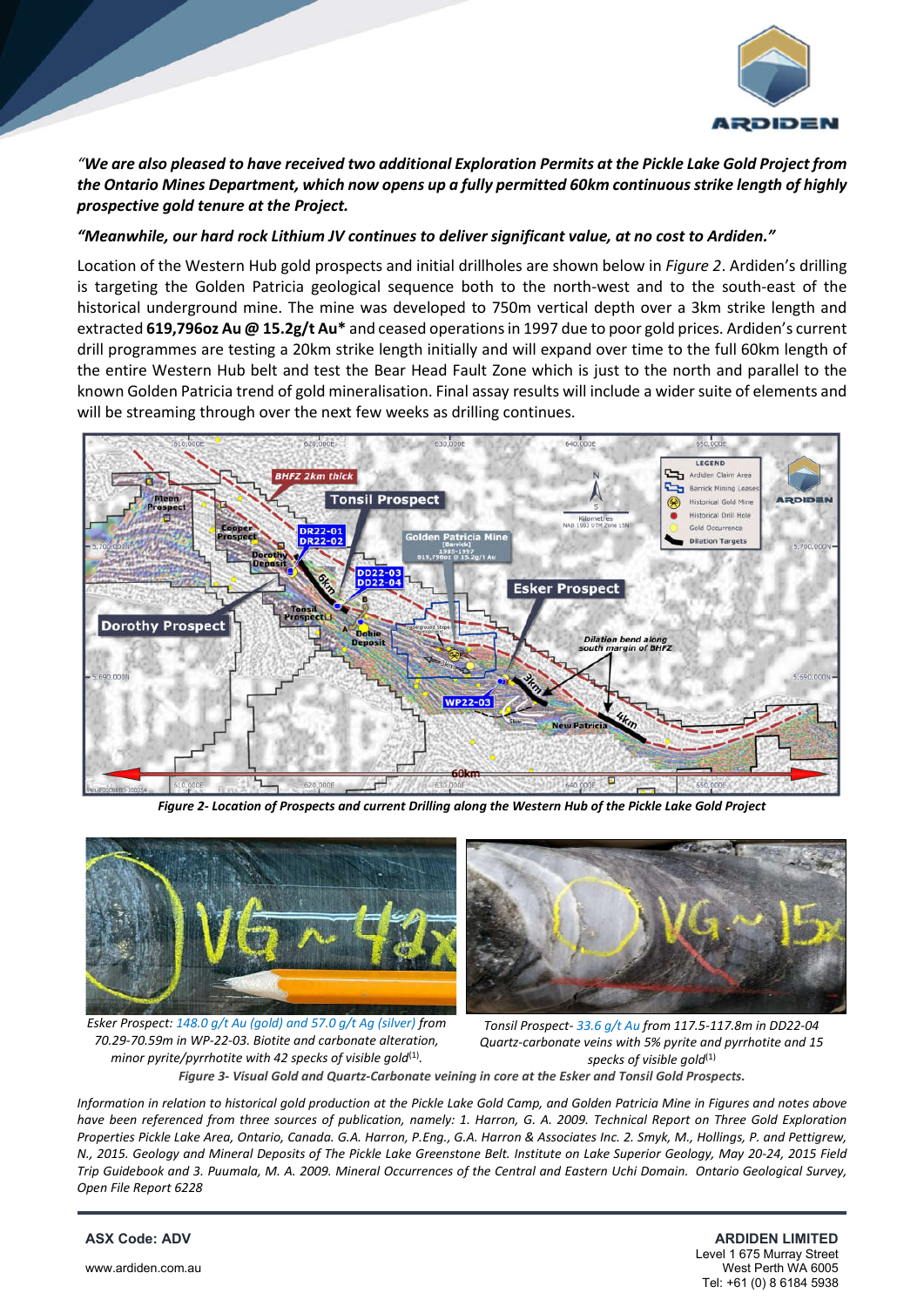

Ardiden's CEO&MD **Rob Longley** has been on site since early May and is now joined in country by Exploration Manager **Haydn Daxter** to direct the drill programme and extract maximum geological knowledge from the 7000m diamond drill campaign along the Western Hub. Ardiden's Non-Executive Director **Michelle Roth** was also on-site last week. All will attend the PDAC Conference in Toronto this week  $(13<sup>th</sup> - 15<sup>th</sup>$  June 2022) to meet with members of the investment and mining communities. Company representatives will be at Booth #3233.



*Figure 4- Ardiden MD&CEO Rob Longley on site at the Tonsil Prospect and preparing core for laboratory submission back in Thunder Bay*

| Table 1 -Description of sulphides and alteration observed in drill core with gold assay results received |  |
|----------------------------------------------------------------------------------------------------------|--|
|                                                                                                          |  |

| <b>Hole ID</b>     | <b>From</b> | Τо     | <b>Interval</b>   | <b>Geologists Logging</b>                                                                                                                                                                                       |
|--------------------|-------------|--------|-------------------|-----------------------------------------------------------------------------------------------------------------------------------------------------------------------------------------------------------------|
| WP-22-03<br>Esker  | 70.3m       | 70.6m  | 0.30 <sub>m</sub> | Metavolcanic, moderately foliated with pervasive biotite and carbonate alteration,<br>2% pyrite and pyrrhotite with over 42 x 1mm specks of visible gold (1).<br>148.0 g/t Au, and 57.0g/t Ag from 70.29-70.59m |
| DD22-03<br>Tonsil  | 107.5m      | 108.2m | 0.70m             | Mafic volcanic medium grained Gabbro, 1% disseminated pyrite and pyrrhotite,<br>chlorite rich with minor foliation, shear zone $\omega$ 9.45 g/t Au (107.5-108.2m)                                              |
| DD-22-04<br>Tonsil | 117.5m      | 117.8m | 0.30 <sub>m</sub> | Silicified metasediment, quartz carbonate veins with 6% disseminated pyrite and<br>pyrrhotite 15 x 1mm specks visible gold $(1)$ .<br>33.6g/t Au 117.5-117.8m                                                   |

| Table 2 -Description of sulphides and alteration observed in drill core with assays still pending |  |
|---------------------------------------------------------------------------------------------------|--|
|                                                                                                   |  |

| <b>Hole ID</b>           | <b>From</b> | <b>To</b> | <b>Interval</b>   | <b>Geologists Logging</b>                                                                                                                                                                                                        |
|--------------------------|-------------|-----------|-------------------|----------------------------------------------------------------------------------------------------------------------------------------------------------------------------------------------------------------------------------|
| DB-22-01<br><b>Dobie</b> | 125.0m      | 134.46m   | 9.46m             | Metavolcanic with 30% pyrrhotite, pyrite and arsenopyrite mineralisation,<br>orogenic system with disseminated sulphides, moderate to strong foliation and<br>pervasive silica, carbonate and biotite alteration.                |
| DB-22-02<br><b>Dobie</b> | 135.0m      | 146.5m    | 11.5m             | Metasediment with 30% disseminated pyrrhotite and pyrite mineralisation,<br>"Dobie Zone", moderate to strong foliation and pervasive silica, carbonate and<br>chlorite alteration.                                               |
| DR-22-01<br>Dorothy      | 112.3m      | 125.0m    | 12.70m            | Metavolcanic with 20-95% pyrrhotite and pyrite mineralisation, orogenic system<br>with blebby-massive sulphides, moderate to strong foliation and pervasive silica,<br>carbonate, and biotite alteration in proximal halos.      |
| DR-22-02<br>Dorothy      | 165.7m      | 179.6m    | 13.90m            | Metavolcanic with 15-70% pyrrhotite and pyrite mineralisation, orogenic system<br>with semi blebby-massive sulphides, moderate foliation and pervasive silica,<br>carbonate, and chlorite alteration in proximal halos.          |
| DR-22-02<br>Dorothy      | 180.6m      | 186.7m    | 6.10m             | Metavolcanic with 25-90% pyrrhotite and pyrite mineralisation, orogenic system<br>with blebby-massive sulphides, moderate foliation and pervasive silica,<br>carbonate, chlorite, and biotite alteration in proximal halos.      |
| DR-22-02<br>Dorothy      | 187.6m      | 195.8m    | 8.20m             | Metavolcanic with 25% pyrrhotite and pyrite mineralisation, orogenic system<br>with semi massive-blebby sulphides, moderate foliation and pervasive silica,<br>carbonate and biotite alteration in proximal halos.               |
| DR-22-02<br>Dorothy      | 197.3m      | 199.4m    | 2.10 <sub>m</sub> | Metavolcanic with 60% pyrrhotite and pyrite mineralisation, orogenic system<br>with semi massive-massive sulphides, moderate foliation and pervasive silica,<br>carbonate, chlorite, and biotite alteration in proximal halos.   |
| DR-22-02<br>Dorothy      | 201m        | 221m      | 20.00m            | Metavolcanic with 25-90% pyrrhotite and pyrite mineralisation, orogenic system<br>with semi massive-blebby sulphides, moderate foliation and pervasive silica,<br>carbonate, chlorite, and biotite alteration in proximal halos. |

**ASX Code: ADV**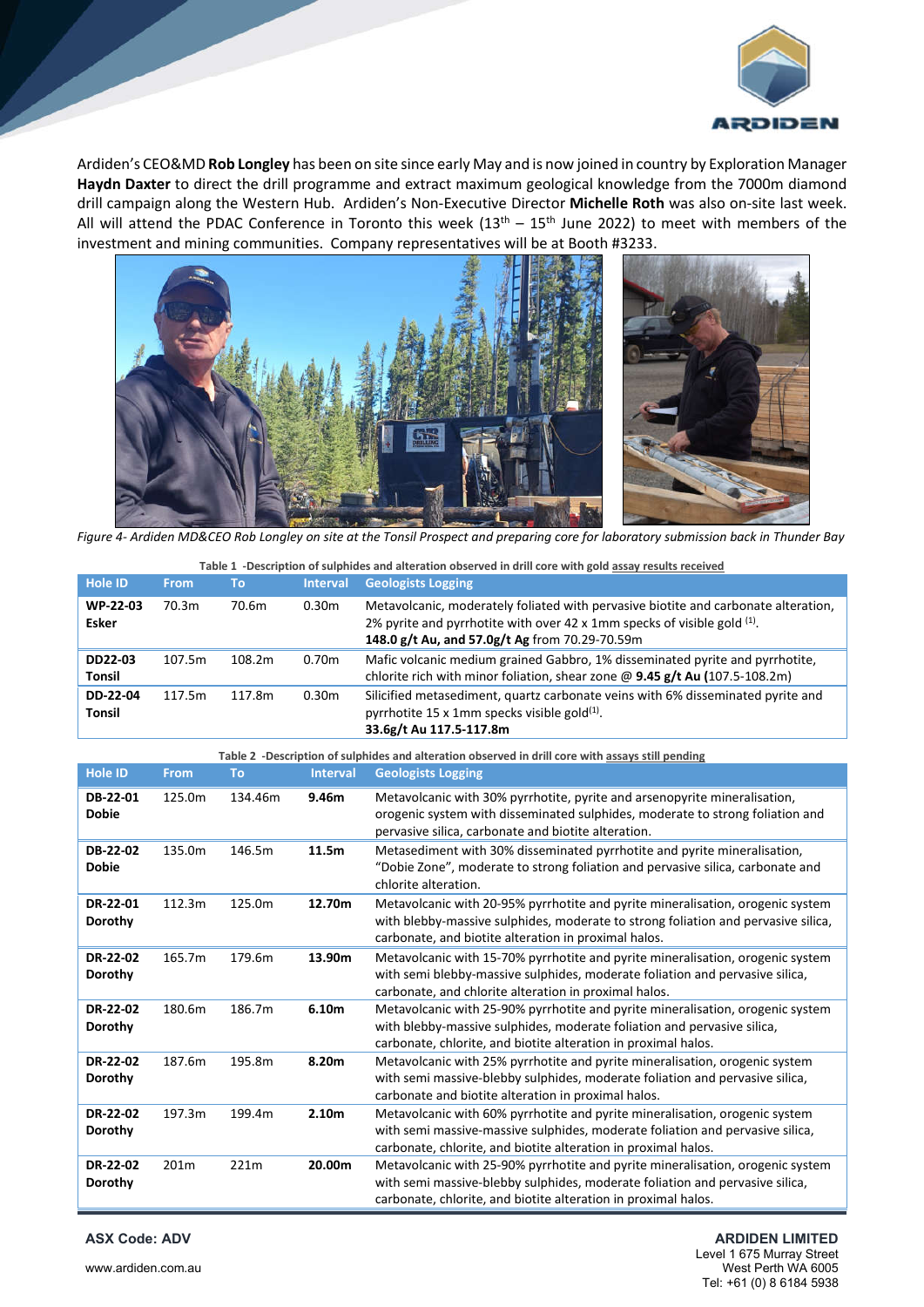

 *(1) In relation to the disclosure of visual intersections of visible gold and sulphides in core, the Company cautions that visual observations should never be considered a proxy or substitute for laboratory analysis. Laboratory assay results are required to confirm the widths and grade of visually identified intersections of mineralisation reported in the preliminary geological logging. The Company will update the market when additional laboratory analytical results become available which is expected to be during June, July and August of 2022.*

### *Permitting*

Ardiden has received two additional exploration permits from the Ontario Mines Department (MDMNRF) to work on the **Meen-Cooper area,** northwest of Dorothy, and the **East Patricia area,** east of Esker. As illustrated below in *Figure 5*, Ardiden now has a fully permitted 60km strike length of highly prospective brownfields gold opportunities along the Western Hub (highlighted in green) across its +100km-wide gold project.



*Figure 5- Status of Permitting at the District-Scale Pickle Lake Gold project- Green approved, cyan in process*

*\*Non-JORC historical estimates (1987-1990) by original owners of the Dorothy and Dobie Deposits, were summarised in 2009 in an NI43-101 Technical Report on Gold Properties within the Pickle Lake area (Harron, 2009). The historical resource estimates are not reported in accordance with the JORC*  Code and a competent person has not done sufficient work to classify the historical estimates as mineral resources in accordance with the JORC Code. It is uncertain that following evaluation and further exploration work that the historical estimates will be able to be reported as mineral resources in *accordance with the JORC Code.* 

*# The potential quantity and grades stated for the Exploration Target is conceptual in nature and there has been insufficient exploration to define Mineral Resources across the exploration target area. It is uncertain if further exploration of these targets will produce results that permit additional Mineral Resources to be estimated.*

#### *Competent Person's Statement*

The information in this report that relates to Exploration Results and Exploration Targets at the Pickle Lake Prospects is based on, and fairly represents, information and supporting documentation prepared by Mr Robin Longley, a Member of the Australian Institute of Geoscientists. Mr Longley is a full time Executive of Ardiden Limited. Mr Longley has sufficient experience which is relevant to the style of mineralisation and type of deposit and to the activity which they are undertaking to qualify as a Competent Person as defined in the 2012 Edition of the "Australasian Code for Reporting of Exploration Results, Mineral Resources and Ore Reserves". Mr Longley consents to the inclusion in this report of the matters based on this information in the form and context in which it appears.

This information is authorised for ASX release by the Board of Directors.

For further information:

**Investors**: Rob Longley MD & CEO Tel: +61 8 6184 5938 info@ardiden.com.au **Media:** David Tasker Chapter One Advisors Tel +61 (0) 433 112 936 dtasker@chapteroneadvisors.com.au

*More information is available from the Company's website: www.ardiden.com.au*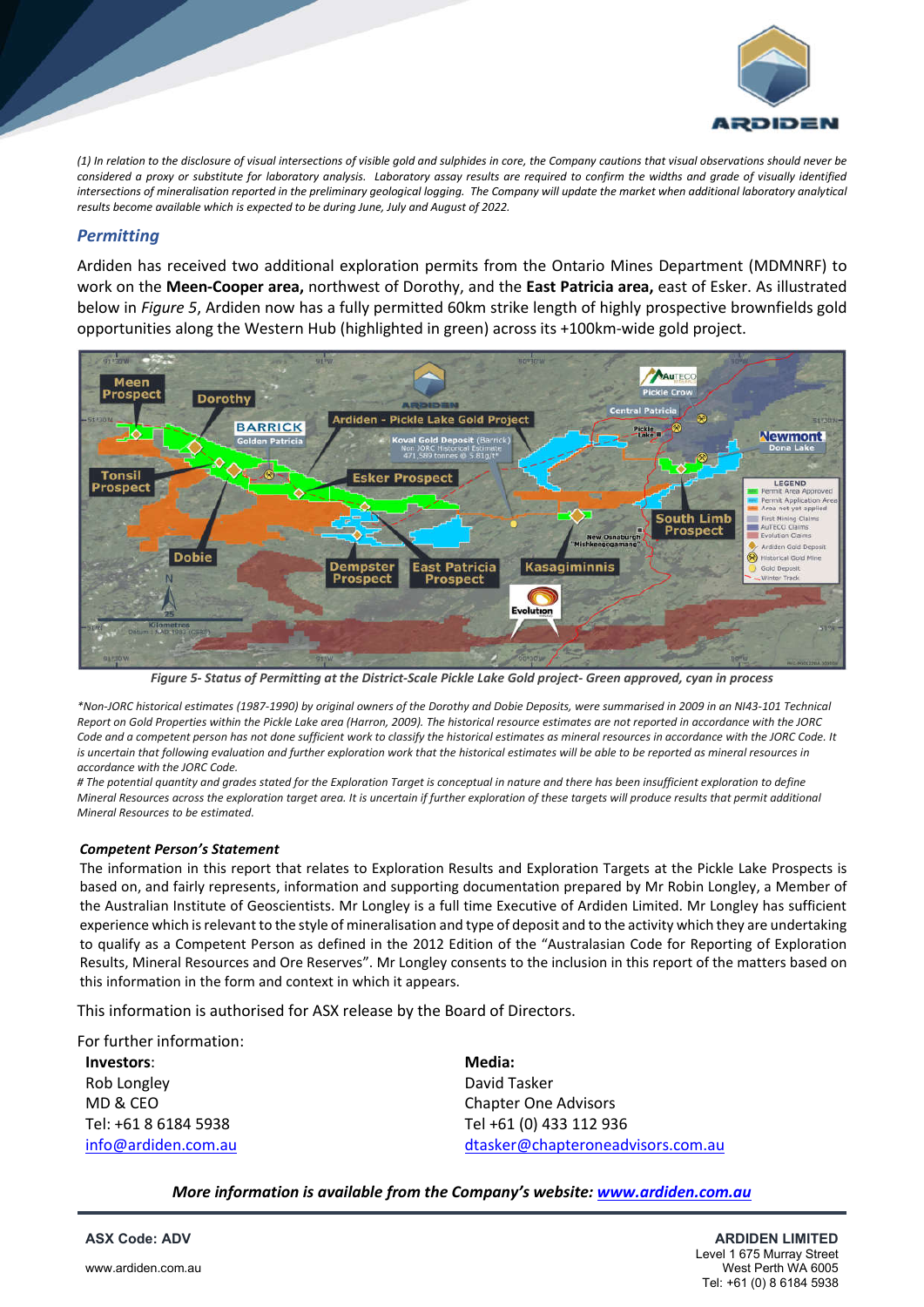

#### *About Ardiden:*

*Ardiden is focused on systematic gold exploration at its Pickle Lake Gold Project in the well-endowed Uchi Geological Subprovince of north-west Ontario, Canada (Figure 1). The Company's 1,088km2 (108,800 hectare) District-Scale Gold Project is the largest continuous gold land holding in the Uchi Belt, where Barrick, Newmont Kinross and Evolution all hold significant gold mine and exploration assets. Pickle Lake produced over 3 Moz of gold up to 1997 and has remained vastly under-explored since. Ardiden's strategic landholding is situated on the same geological belt as Red Lake, the 'Uchi' Subprovince, which has produced over 30Moz of gold to date and where new Tier-1 gold discoveries are still being made, such as Great Bear Resource's Dixie Project, which is now under new ownership following the successful CAD\$1.6 billion acquisition by Kinross. In addition to its Gold Project, Ardiden has a free carried 20% interest in a Lithium Joint Venture with Green Technology Metals (ASX:GT1). Ardiden's free carry is until the earlier of completion of a positive Bankable Feasibility Study or a GT1 Decision to Mine. In addition, under the JV, each party retains off-take / marketing rights in the same percentage as their respective JV interest. Ardiden also owns ~13 million shares in GT1 currently valued at ~\$10.9M<sup>1</sup>*



*Figure 6 - Location of Ardiden's Pickle Lake Gold project within the Uchi Belt of northwest Ontario, which also hosts the Red Lake gold mining area.*

#### **APPENDIX**

### **DRILLHOLE COLLAR TABLES**

#### *Esker Prospect*

|                | <b>Drill Hole</b> | <b>Eastina</b> | <b>Northing</b> | <b>RL</b> | <b>Azimuth</b><br><b>NAD83</b> | <b>Depth</b><br>(m) | Dip   | <b>Deposit</b>       | <b>Comments</b>        |
|----------------|-------------------|----------------|-----------------|-----------|--------------------------------|---------------------|-------|----------------------|------------------------|
| $\mathbf{1}$   | WP-22-01          | 634034         | 5689729         | 392       | 210                            | 18m                 | $-60$ | <b>Esker Deposit</b> | Hole Abandoned         |
| $\overline{2}$ | WP-22-01A         | 634047         | 5689752         | 392       | 210                            | 123m                | $-59$ | <b>Esker Deposit</b> | <b>Awaiting Assays</b> |
| 3              | WP-22-01B         | 634044         | 5689734         | 392       | 210                            | 122m                | $-60$ | <b>Esker Deposit</b> | <b>Awaiting Assays</b> |
| $\overline{a}$ | WP 22-02          | 634034         | 5689729         | 391       | 210                            | 45m                 | $-60$ | <b>Esker Deposit</b> | <b>Hole Abandoned</b>  |
| 5              | WP-22-02A         | 634030         | 5689721         | 391       | 210                            | 125m                | $-60$ | <b>Esker Deposit</b> | <b>Awaiting Assays</b> |
| 6              | WP-22-03          | 634062         | 5689744         | 392       | 215                            | 122m                | $-60$ | <b>Esker Deposit</b> | <b>Assays Reported</b> |
| $\overline{7}$ | WP-22-04          | 634062         | 5689744         | 392       | 215                            | 200m                | $-85$ | <b>Esker Deposit</b> | <b>Awaiting Assays</b> |
| 8              | WP-22-05          | 634035         | 5689696         | 392       | 210                            | 107m                | $-60$ | <b>Esker Deposit</b> | <b>Awaiting Assays</b> |

1 Calculated on closing price of GT1 on 10 June 2022. The Shares are subject to escrow until November 2023.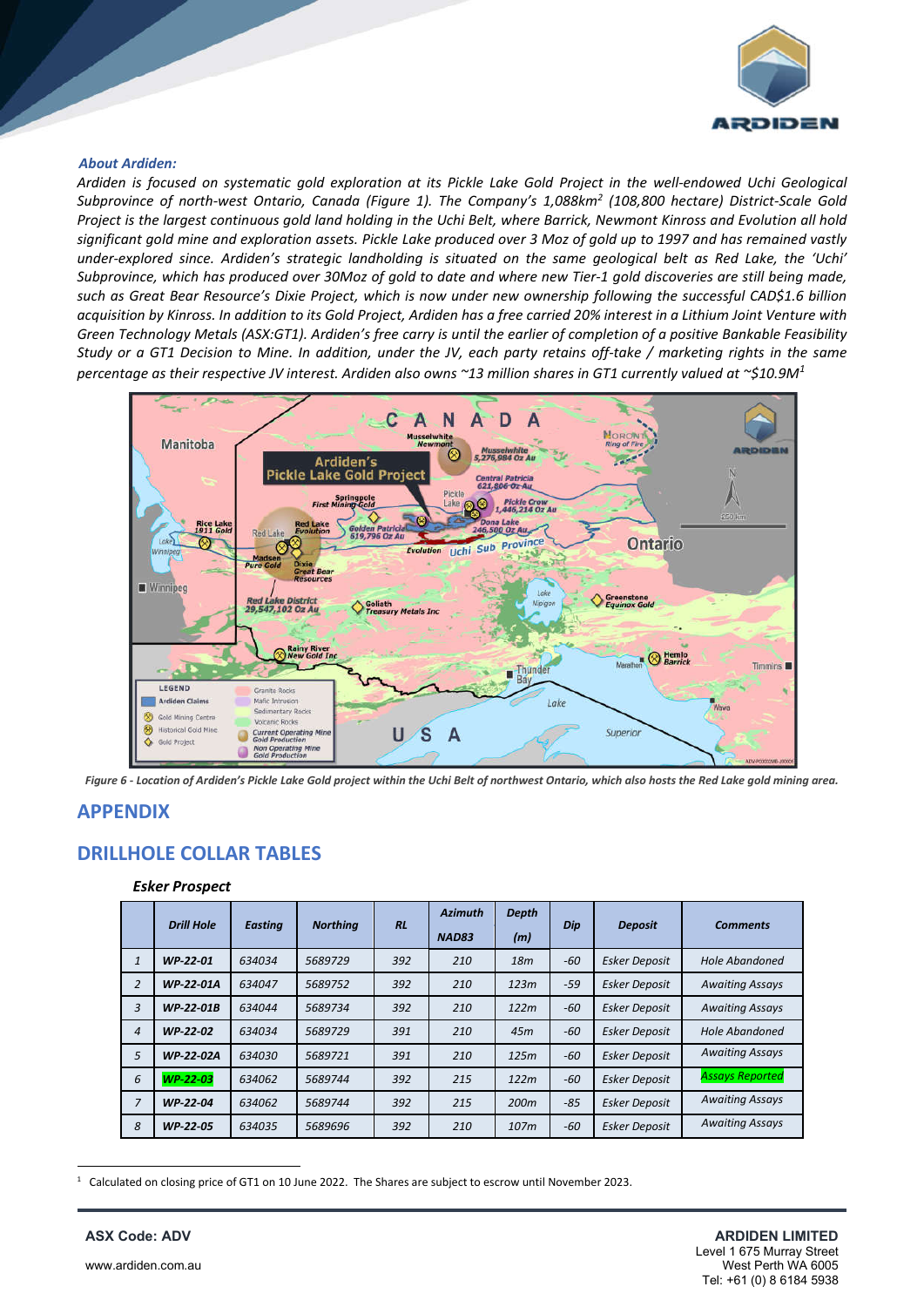

#### *Tonsil Prospect*

|                | <b>Drill Hole</b> | <b>Easting</b> | <b>Northing</b> | RL  | <b>Azimuth</b><br><b>NAD83</b> | <b>Depth</b><br>(m) | Dip   | <b>Deposit</b>        | <b>Comments</b>        |
|----------------|-------------------|----------------|-----------------|-----|--------------------------------|---------------------|-------|-----------------------|------------------------|
| $\mathbf{1}$   | DD-22-01          | 621517         | 5695467         | 402 | 211                            | 152m                | $-72$ | <b>Tonsil Deposit</b> | <b>Awaiting Assays</b> |
| 2              | DD-22-02          | 621525         | 5695463         | 402 | 211                            | 152m                | $-72$ | <b>Tonsil Deposit</b> | <b>Awaiting Assays</b> |
| 3              | DD-22-03          | 621501         | 5695473         | 402 | 205                            | 131m                | $-70$ | <b>Tonsil Deposit</b> | <b>Assays Reported</b> |
| 4              | DD-22-04          | 621501         | 5695473         | 402 | 205                            | 200m                | $-85$ | <b>Tonsil Deposit</b> | <b>Assays Reported</b> |
| 5              | DD-22-05          | 621501         | 5695473         | 402 | 205                            | 115m                | $-50$ | <b>Tonsil Deposit</b> | <b>Awaiting Assays</b> |
| 6              | DD-22-06          | 621445         | 5695487         | 402 | 205                            | 122m                | $-60$ | <b>Tonsil Deposit</b> | <b>Awaiting Assays</b> |
| $\overline{7}$ | DD-22-07          | 621445         | 5695487         | 402 | 205                            | 152m                | $-80$ | <b>Tonsil Deposit</b> | <b>Awaiting Assays</b> |
| 8              | DD-22-08          | 621445         | 5695487         | 402 | 205                            | 200m                | $-88$ | <b>Tonsil Deposit</b> | <b>Awaiting Assays</b> |
| 9              | DD-22-09          | 621423         | 5695508         | 402 | 205                            | 122m                | $-60$ | <b>Tonsil Deposit</b> | <b>Awaiting Assays</b> |
| 10             | DD-22-10          | 621423         | 5695508         | 402 | 205                            | 101m                | $-45$ | <b>Tonsil Deposit</b> | <b>Awaiting Assays</b> |
| 11             | DD-22-11          | 621423         | 5695508         | 402 | 205                            | 160.4m              | $-80$ | <b>Tonsil Deposit</b> | <b>Awaiting Assays</b> |

#### *Dobie Prospect*

| <b>Drill Hole</b> | <b>Easting</b> | <b>Northing</b> | RL  | <b>Azimuth</b><br><b>NAD83</b> | Depth<br>(m) | Dip   | <b>Deposit</b> | <b>Comments</b>        |
|-------------------|----------------|-----------------|-----|--------------------------------|--------------|-------|----------------|------------------------|
| DB-22-01          | 623242.2       | 5694221         | 395 | 210                            | 152m         | -60   | Dobie Deposit  | <b>Awaiting Assays</b> |
| DB-22-02          | 623242.2       | 5694221         | 395 | 210                            | 180m         | $-75$ | Dobie Deposit  | <b>Awaiting Assays</b> |

### *Dorothy Prospect*

| <b>Drill Hole</b> | <b>Eastina</b> | <b>Northing</b> | <b>RL</b> | <b>Azimuth</b><br><b>NAD83</b> | <b>Depth</b><br>(m) | Dip   | <b>Deposit</b>  | <b>Comments</b>        |
|-------------------|----------------|-----------------|-----------|--------------------------------|---------------------|-------|-----------------|------------------------|
| DR-22-01          | 617870         | 5698027         | 410       | 207                            | 180m                | $-60$ | Dorothy Deposit | <b>Awaiting Assays</b> |
| DR-22-02          | 617870         | 5698027         | 410       | 207                            | 221m                | $-75$ | Dorothy Deposit | <b>Awaiting Assays</b> |
| DR-22-03          | 617892.1       | 5698189         | 410       | 207                            | 252m                | $-62$ | Dorothy Deposit | <b>Awaiting Assays</b> |

### **DRILLHOLE ASSAY RESULTS FROM FIRST THREE HOLES\***

| <b>Drill Hole</b> | From (m) | To(m) | <b>GOLD</b><br>Sample ID<br>Au $g/t$ |                       | <b>SILVER</b><br>Ag $g/t$ | <b>Deposit</b> |  |
|-------------------|----------|-------|--------------------------------------|-----------------------|---------------------------|----------------|--|
| WP 22-03          | 4.42     | 53.00 |                                      | No significant assays |                           |                |  |
| WP 22-03          | 53.00    | 54.00 | 704464                               | 0.68                  | 0.30                      | <b>Esker</b>   |  |
| WP 22-03          | 54.00    | 55.00 | No significant assays                | <b>Esker</b>          |                           |                |  |
| WP 22-03          | 55.00    | 55.52 | 704467                               | 2.11                  |                           | <b>Esker</b>   |  |
| WP 22-03          | 55.52    | 70.29 | No significant assays                | <b>Esker</b>          |                           |                |  |
| WP 22-03          | 70.29    | 70.59 | 704487                               | 148.0                 |                           | <b>Esker</b>   |  |
| WP 22-03          | 70.59    | 82.00 |                                      | No significant assays |                           | <b>Esker</b>   |  |
| WP 22-03          | 82.00    | 82.50 | 704504                               | 3.02                  | 0.30                      | <b>Esker</b>   |  |
| WP 22-03          | 82.50    | 83.00 | 704506                               | 3.28                  | 0.60                      | <b>Esker</b>   |  |
| WP 22-03          | 83.00    | 83.50 | No significant assays                | <b>Esker</b>          |                           |                |  |
| WP 22-03          | 83.50    | 84.00 | 5.35<br>704508                       |                       | 0.60                      | <b>Esker</b>   |  |
| WP 22-03          | 84.00    | 84.50 | 704509                               | 1.51                  |                           | <b>Esker</b>   |  |

**ASX Code: ADV** 

#### **ARDIDEN LIMITED** Level 1 675 Murray Street West Perth WA 6005 Tel: +61 (0) 8 6184 5938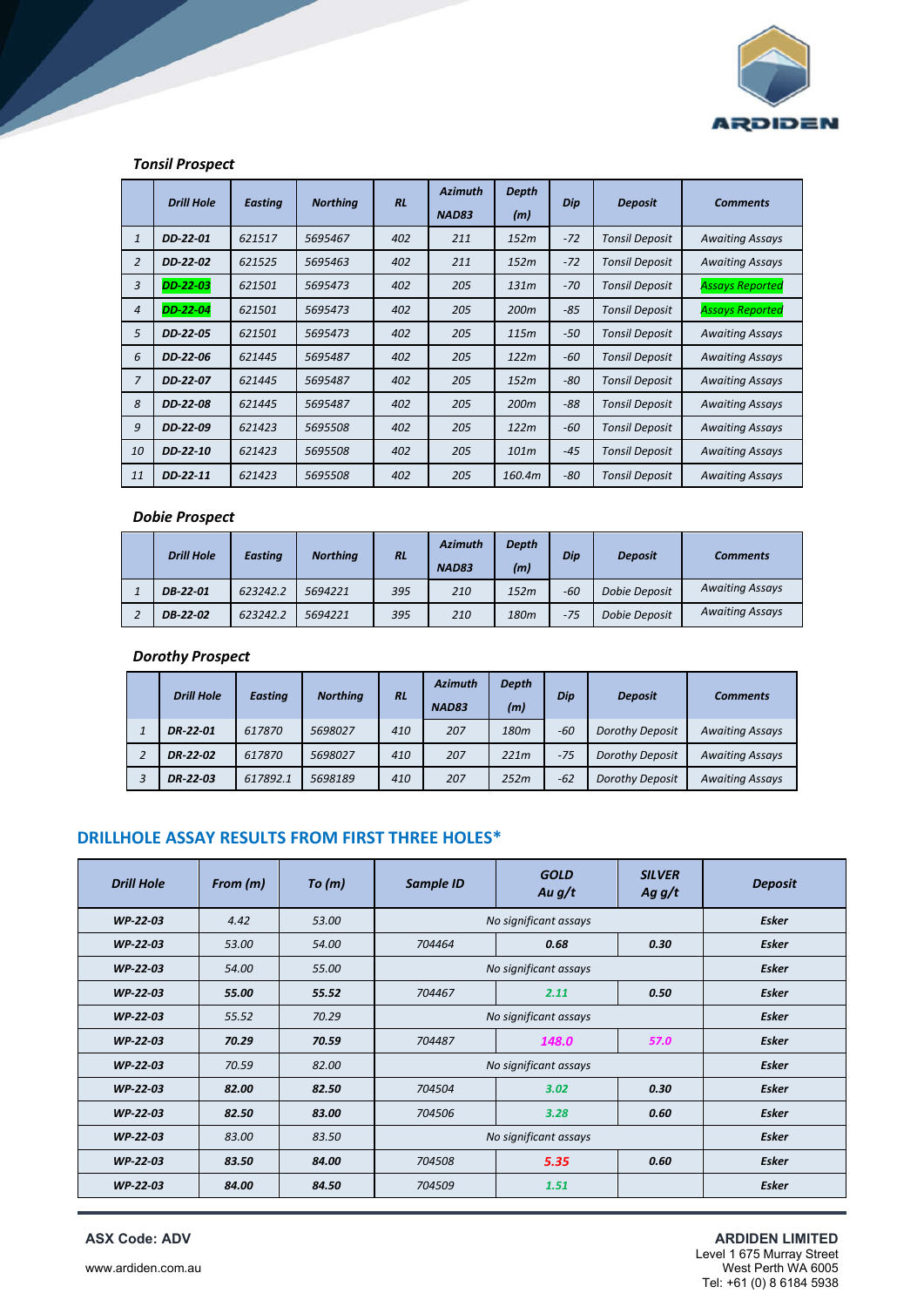

| <b>Drill Hole</b> | From (m) | To(m)      | Sample ID                 | <b>GOLD</b><br>Au $q/t$ | <b>SILVER</b><br>Aq g/t | <b>Deposit</b> |  |
|-------------------|----------|------------|---------------------------|-------------------------|-------------------------|----------------|--|
| WP 22-03          | 84.50    | 85.50      |                           | No significant assays   |                         | <b>Esker</b>   |  |
| WP 22-03          | 85.50    | 86.00      | 703513                    | 3.17                    | 0.30                    | <b>Esker</b>   |  |
| WP 22-03          | 86.00    | 87.00      | 703514                    | 1.99                    | 0.20                    | <b>Esker</b>   |  |
| WP 22-03          | 87.00    | 122.0 EOH  |                           | No significant assays   |                         | <b>Esker</b>   |  |
| DD-22-03          | 38.00    | 57.78      |                           | No significant assays   |                         | <b>Tonsil</b>  |  |
| DD-22-03          | 57.78    | 58.78      | 1096917<br>0.69           |                         | Pending                 | <b>Tonsil</b>  |  |
| DD-22-03          | 57.78    | 69.30      | No significant assays     | <b>Tonsil</b>           |                         |                |  |
| DD-22-03          | 69.30    | 70.00      | 1096932<br>1.69           |                         | Pending                 | <b>Tonsil</b>  |  |
| DD-22-03          | 70.00    | 107.59     |                           | No significant assays   |                         |                |  |
| DD-22-03          | 107.59   | 108.20     | 1096979                   | 9.45                    | Pending                 | <b>Tonsil</b>  |  |
| DD-22-03          | 108.2    | 131.0 EOH  |                           | No significant assays   |                         | <b>Tonsil</b>  |  |
| DD-22-04          | 5.38     | 94.00      |                           | No significant assays   |                         | <b>Tonsil</b>  |  |
| DD-22-04          | 94.00    | 94.57      | 284817                    | 0.81                    | Pending                 | <b>Tonsil</b>  |  |
| DD-22-04          | 94.57    | 117.50     |                           | No significant assays   |                         | <b>Tonsil</b>  |  |
| DD-22-04          | 117.50   | 117.80     | 284845<br>Pending<br>33.6 |                         | <b>Tonsil</b>           |                |  |
| DD-22-04          | 117.80   | 168.00     |                           | No significant assays   |                         | <b>Tonsil</b>  |  |
| DD-22-04          | 168.00   | 169.00     | 284908                    | 4.79                    | Pending                 | <b>Tonsil</b>  |  |
| DD-22-04          | 169.00   | 200.00 EOH |                           | No significant assays   |                         | <b>Tonsil</b>  |  |

*\*Au drill assays not reported below 0.5 g/t* 

*\*\* (Below Detection) Silver (Ag) drill assays not reported below 0.2 g/t*

# **JORC Code, 2012 Edition – Table 1**

**JORC Code Table 1 Criteria -** The table below summaries the assessment and reporting criteria used for the New Patricia/Dorothy Dobie Mineral Resource estimate and reflects the guidelines in Table 1 of *The Australasian Code for the Reporting of Exploration Results, Mineral Resources and Ore Reserves* (the JORC Code, 2012).

# **Section 1 Sampling Techniques and Data**

| <b>Criteria</b>        | <b>JORC Code explanation</b>                                                                                                                                                                             | Commentary                                                                                                                                                                                                                                                                                                                                                                                                                                                                                                                                                                                                                                                                                                                                                                                                                                                                                                                                                                                                                                                                                                                                                                                                                                                                               |
|------------------------|----------------------------------------------------------------------------------------------------------------------------------------------------------------------------------------------------------|------------------------------------------------------------------------------------------------------------------------------------------------------------------------------------------------------------------------------------------------------------------------------------------------------------------------------------------------------------------------------------------------------------------------------------------------------------------------------------------------------------------------------------------------------------------------------------------------------------------------------------------------------------------------------------------------------------------------------------------------------------------------------------------------------------------------------------------------------------------------------------------------------------------------------------------------------------------------------------------------------------------------------------------------------------------------------------------------------------------------------------------------------------------------------------------------------------------------------------------------------------------------------------------|
| Sampling<br>techniques | Nature and quality of sampling.<br>٠<br>Include reference to measures taken to ensure sample<br>$\bullet$<br>representivity and the appropriate calibration of any<br>measurement tools or systems used. | Samples from the New Patricia and Dorothy Dobie properties<br>$\bullet$<br>shall be derived from half NQ diamond drill core. The core<br>shall be logged, cut, and sampled by qualified personnel to<br>industry best practise and samples submitted to Actlabs in<br>Ontario, a reputable and certified facility.<br>Prior to shipping, all samples shall be routinely subjected to<br>$\bullet$<br>wet/dry weight SG determination by Ardiden Ltd personnel<br>and geological comments on each sample documented. The<br>entire half-core sample was used in this process.<br>All samples received by Actlabs shall be crushed to 80%<br>$\bullet$<br>passing 2-10mm mesh sieve. This was then riffle split to a<br>250g sample which was pulverised to 90% passing 150<br>microns.<br>A 30g subsample was then subject to Fire Assay for Au,<br>$\bullet$<br>subjected to an Aqua Regia digestion and finished by AAS.<br>Another 0.5g subsample is subjected to an Aqua Regia digest<br>$\bullet$<br>and ICP for Ag, Al, As, B, Ba, Be, Bi, Ca, Cd, Co, Cr, Cu, Fe, Ga,<br>Hg, K, La, Mg, Mn, Mo, Na, Ni, P, Pb, S, Sb, Sc, Sr, Te, Ti, Tl, U,<br>V, W, Y, Zn, Zr.<br>These techniques are considered appropriate for the<br>$\bullet$<br>mineralisation expected at all properties. |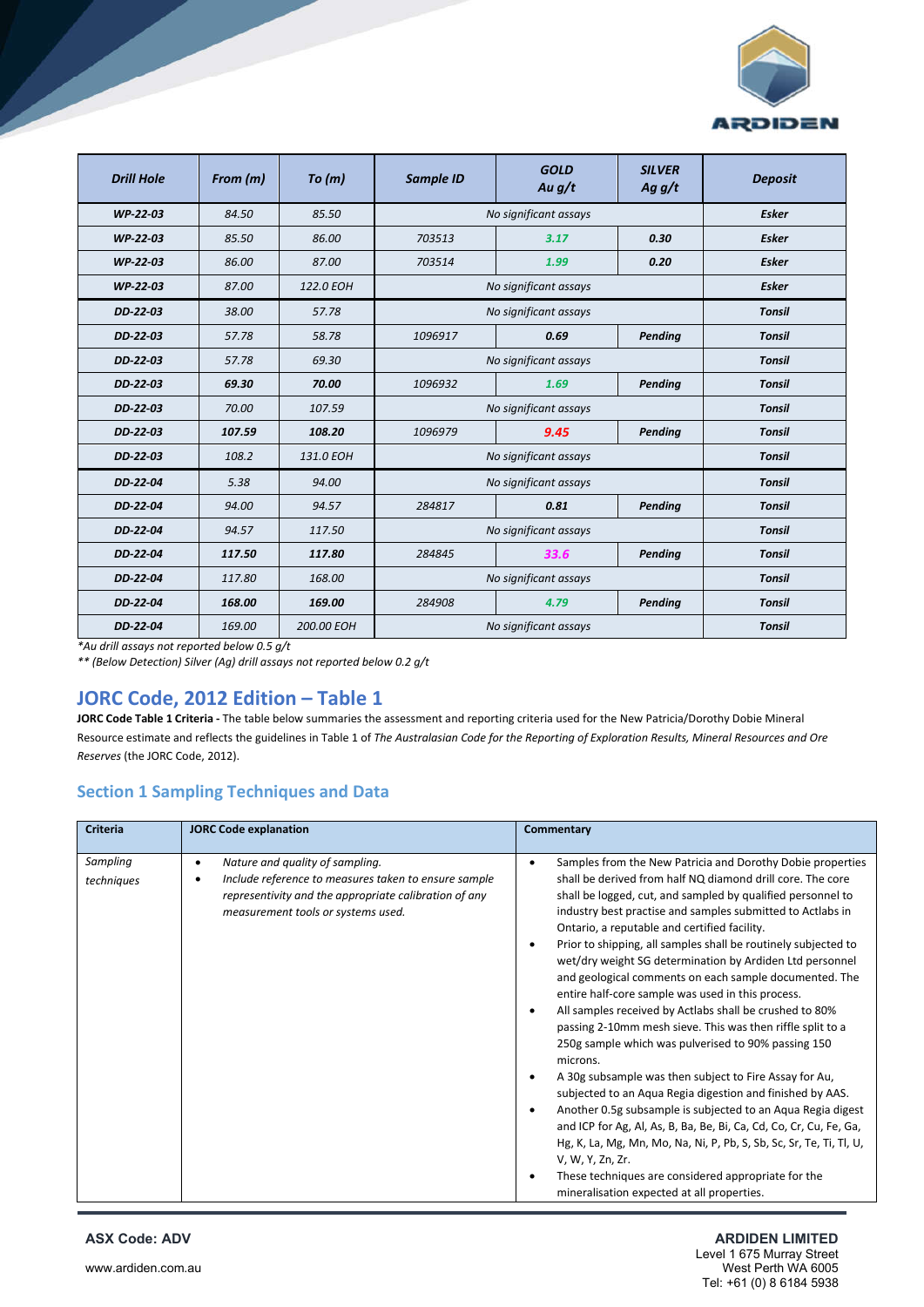

| <b>Criteria</b>                                         | <b>JORC Code explanation</b>                                                                                                                                                                                                                                                                                                                                                                                                                                                                                                                                                                                                                                    | Commentary                                                                                                                                                                                                                                                                                                                                                                                                                                                                                                                                                                                                                                                                                                                                                                                                                                                         |
|---------------------------------------------------------|-----------------------------------------------------------------------------------------------------------------------------------------------------------------------------------------------------------------------------------------------------------------------------------------------------------------------------------------------------------------------------------------------------------------------------------------------------------------------------------------------------------------------------------------------------------------------------------------------------------------------------------------------------------------|--------------------------------------------------------------------------------------------------------------------------------------------------------------------------------------------------------------------------------------------------------------------------------------------------------------------------------------------------------------------------------------------------------------------------------------------------------------------------------------------------------------------------------------------------------------------------------------------------------------------------------------------------------------------------------------------------------------------------------------------------------------------------------------------------------------------------------------------------------------------|
| Drilling<br>techniques                                  | $\bullet$<br>Drill type (e.g. core, reverse circulation, open-hole<br>hammer, rotary air blast, auger, Bangka, sonic, etc) and<br>details (e.g. core diameter, triple or standard tube, depth<br>of diamond tails, face-sampling bit or other type,<br>whether core is oriented and if so, by what method, etc).                                                                                                                                                                                                                                                                                                                                                | All samples and geological information have been derived<br>$\bullet$<br>from diamond core using standard equipment of NQ size<br>(47.6mm diameter).<br>The holes were completed by either Missinaibi Drilling or CYR<br>$\bullet$<br>Drilling of Ontario in 2022.<br>The drill core was oriented by either Missinaibi Drilling or CYR<br>$\bullet$<br>Drilling and verified by Ardiden Limited.                                                                                                                                                                                                                                                                                                                                                                                                                                                                   |
| Drill sample<br>recovery                                | Method of recording and assessing core and chip<br>$\bullet$<br>sample recoveries and results assessed.<br>Measures taken to maximise sample recovery and<br>$\bullet$<br>ensure representative nature of the samples.<br>Whether a relationship exists between sample recovery<br>$\bullet$<br>and grade and whether sample bias may have occurred<br>due to preferential loss/gain of fine/coarse material.                                                                                                                                                                                                                                                   | All drill core was measured and compared to actual drilled<br>$\bullet$<br>depths on a run-by-run basis by the company geologist and<br>driller to determine core recovery and Rockmass Quality Data<br>(RQD). Recoveries averaged higher than 98% with the only<br>loss of material coming from the overburden. This horizon is<br>not considered prospective for Ardiden Ltd's purposes.<br>Core recovery through the mineralised zones is greater than<br>$\bullet$<br>98%.<br>No sample bias was observed.<br>$\bullet$                                                                                                                                                                                                                                                                                                                                        |
| Logging                                                 | Whether core and chip samples have been geologically<br>$\bullet$<br>and geotechnically logged to a level of detail to support<br>appropriate Mineral Resource estimation, mining<br>studies and metallurgical studies.<br>Whether logging is qualitative or quantitative in nature.<br>$\bullet$<br>Core (or costean, channel, etc) photography.<br>The total length and percentage of the relevant<br>$\bullet$<br>intersections logged.                                                                                                                                                                                                                      | All diamond core has been marked up, inspected, logged and<br>$\bullet$<br>photographed by suitably trained and qualified personnel.<br>Logging detail includes Depth, Hole Orientation, Lithology,<br>$\bullet$<br>Alteration, Veining, Mineralogy, Mineralised Zonation, RQD,<br>Magnetic Susceptibility and Structure. These methods involve<br>a combination of both qualitative and quantitative<br>determinations.                                                                                                                                                                                                                                                                                                                                                                                                                                           |
| Sub-sampling<br>techniques and<br>sample<br>preparation | If non-core, whether riffled, tube sampled, rotary split,<br>$\bullet$<br>etc and whether sampled wet or dry.<br>For all sample types, the nature, quality and<br>$\bullet$<br>appropriateness of the sample preparation technique.<br>Quality control procedures adopted for all sub-sampling<br>$\bullet$<br>stages to maximise representivity of samples.<br>Measures taken to ensure that the sampling is<br>$\bullet$<br>representative of the in-situ material collected, including<br>for instance results for field duplicate/second-half<br>sampling.<br>Whether sample sizes are appropriate to the grain size<br>٠<br>of the material being sampled. | All samples have been derived from NQ diamond core and have<br>$\bullet$<br>been cut in half or quartered using a standard core saw.<br>Foliation is aligned perpendicular to the cut. This technique is<br>considered appropriate for the mineralisation historically<br>observed at the properties.<br>Field duplicates (half-core cut in half again) have been<br>submitted to the lab at a rate of 1:20 to evaluate the sampling<br>technique as per standard industry practise.<br>$\bullet$<br>Ardiden Ltd has retained and stored all remaining half-core<br>samples for future reference/use.                                                                                                                                                                                                                                                              |
| Sub-sampling<br>techniques and<br>sample<br>preparation | If non-core, whether riffled, tube sampled, rotary split,<br>$\bullet$<br>etc and whether sampled wet or dry.<br>For all sample types, the nature, quality and<br>appropriateness of the sample preparation technique.<br>Quality control procedures adopted for all sub-sampling<br>$\bullet$<br>stages to maximise representivity of samples.<br>Measures taken to ensure that the sampling is<br>$\bullet$<br>representative of the in-situ material collected, including<br>for instance results for field duplicate/second-half<br>sampling.<br>Whether sample sizes are appropriate to the grain size<br>٠<br>of the material being sampled.              | All samples have been derived from NQ diamond core and have<br>$\bullet$<br>been cut in half or quartered using a standard core saw.<br>Foliation is aligned perpendicular to the cut. This technique is<br>considered appropriate for the mineralisation historically<br>observed at the properties.<br>$\bullet$<br>Field duplicates (half-core cut in half again) have been<br>submitted to the lab at a rate of 1:20 to evaluate the sampling<br>technique as per standard industry practise.<br>$\bullet$<br>Ardiden Ltd has retained and stored all remaining half-core<br>samples for future reference/use.                                                                                                                                                                                                                                                 |
| Quality of assay<br>data and<br>laboratory tests        | The nature, quality and appropriateness of the assaying<br>$\bullet$<br>and laboratory procedures used and whether the<br>technique is considered partial or total.<br>Nature of quality control procedures adopted (e.g.<br>$\bullet$<br>standards, blanks, duplicates, external laboratory<br>checks) and whether acceptable levels of accuracy (i.e.<br>lack of bias) and precision have been established.                                                                                                                                                                                                                                                   | Actlabs is a certified lab (17025 accredited) and subject to its<br>$\bullet$<br>own internal QAQC processes.<br>Actlabs digest processes are considered total and appropriate<br>$\bullet$<br>for this style of mineralisation.<br>Ardiden Ltd determined SG values have been derived from<br>whole-sample wet/dry weights using a suitable set of electronic<br>scales as per industry standard practise.<br>Field duplicates have been derived at a ratio of 1:20 samples.<br>$\bullet$<br>Certified Gold standards and blanks have been inserted into the<br>$\bullet$<br>sample stream at a ratio of 1:20 standards and 1:50 for blanks.<br>Actlabs is subject to its own internal QAQC determinations. A<br>$\bullet$<br>duplicate sample is generated for crushed samples at a rate of 1<br>in 50. Another duplicate for pulverised samples is generated at |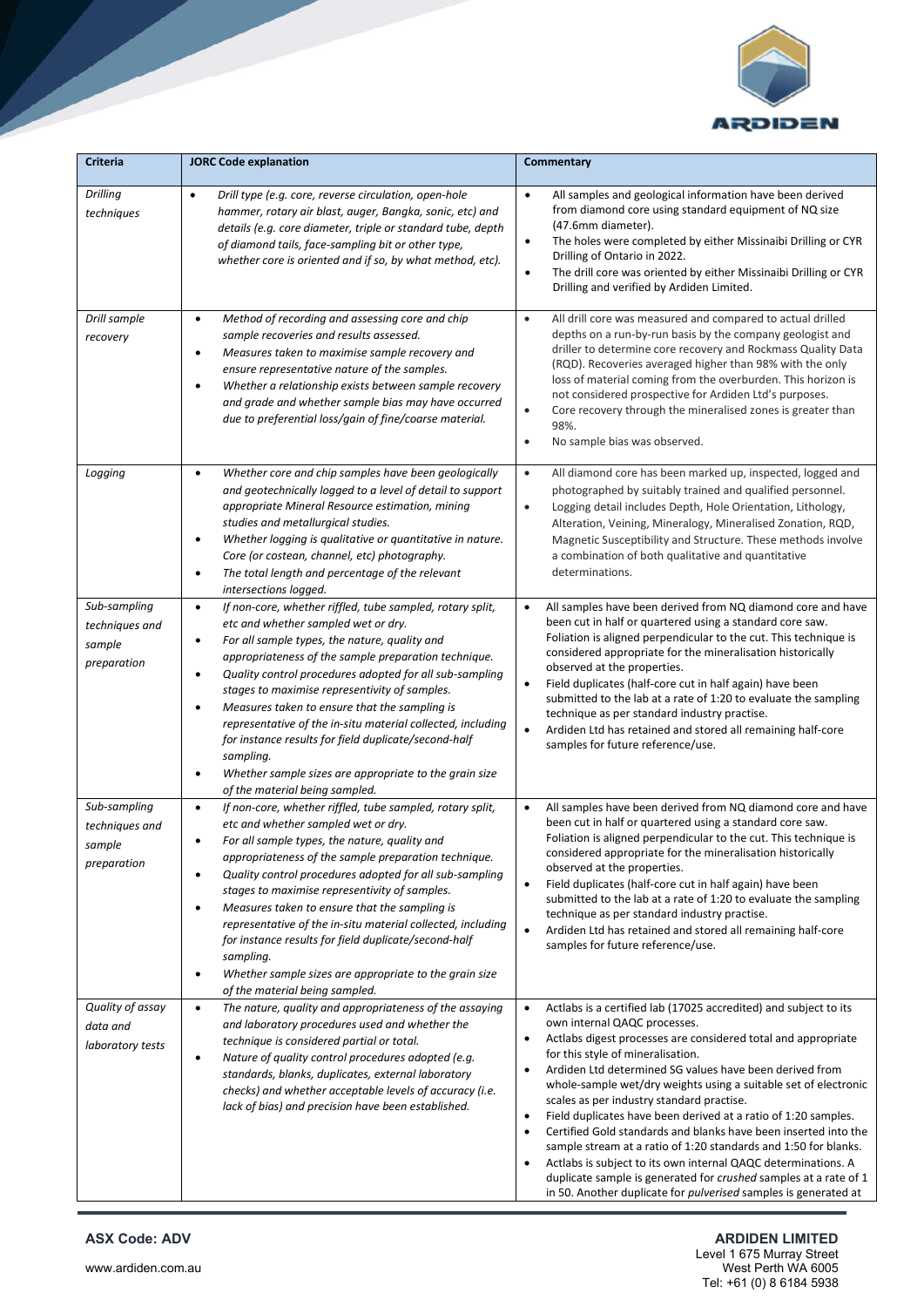

| <b>Criteria</b>                                                  | <b>JORC Code explanation</b>                                                                                                                                                                                                                                                                                                                                                                              | Commentary                                                                                                                                                                                                                                                                                                                                                                                                                                                                                                                                                                                                                                                                                                                                                                                                                                                                                                                                              |
|------------------------------------------------------------------|-----------------------------------------------------------------------------------------------------------------------------------------------------------------------------------------------------------------------------------------------------------------------------------------------------------------------------------------------------------------------------------------------------------|---------------------------------------------------------------------------------------------------------------------------------------------------------------------------------------------------------------------------------------------------------------------------------------------------------------------------------------------------------------------------------------------------------------------------------------------------------------------------------------------------------------------------------------------------------------------------------------------------------------------------------------------------------------------------------------------------------------------------------------------------------------------------------------------------------------------------------------------------------------------------------------------------------------------------------------------------------|
| Verification of                                                  | The verification of significant intersections by either<br>$\bullet$                                                                                                                                                                                                                                                                                                                                      | a rate of 1 in 50.<br>Laboratory instruments are calibrated every 42 samples.<br>$\bullet$<br>Laboratory blanks (x2), certified reference materials (x2) and<br>sample duplicates (x3) are analysed within every 42 samples in<br>the batch tray.<br>Ardiden has viewed the QAQC results, and they are considered<br>acceptable.<br>Results shall be reviewed by the exploration manager,<br>$\bullet$                                                                                                                                                                                                                                                                                                                                                                                                                                                                                                                                                  |
| sampling and<br>assaying                                         | independent or alternative company personnel.<br>The use of twinned holes.<br>$\bullet$<br>Documentation of primary data, data entry procedures,<br>$\bullet$<br>data verification, data storage (physical and electronic)<br>protocols.<br>Discuss any adjustment to assay data.                                                                                                                         | managing director and competent person. Sample results have<br>been merged into company database by Ardiden Ltd personnel.<br>Twinned holes have not been employed as a check to the<br>$\bullet$<br>current program at this stage.<br>All data is electronically logged in Access and stored on the<br>$\bullet$<br>company's database. A master copy of this data exists on the<br>Ardiden Ltd server in Australia.<br>The data is imported into Micromine software for visual checks<br>$\bullet$<br>and database validation by a competent person.<br>Grades for significant intersections are calculated on length and<br>SG weighted averages.                                                                                                                                                                                                                                                                                                    |
| Location of data<br>points                                       | Accuracy and quality of surveys used to locate drillholes<br>$\bullet$<br>(collar and down-hole surveys), trenches, mine workings<br>and other locations used in Mineral Resource<br>estimation.<br>Specification of the grid system used.<br>$\bullet$<br>Quality and adequacy of topographic control.<br>$\bullet$                                                                                      | The 2022 program of drilling was subject to suitable location<br>$\bullet$<br>and orientation techniques given the technically difficult nature<br>of the location and magnetic lithologies.<br>Initially, hole locations and field samples have been placed in<br>$\bullet$<br>NAD83-15 using a hand-held GPS and notes have been<br>recorded on how these locations relate to existing holes and<br>clearing.<br>The drill rig was aligned to planned azimuth using a reflex<br>$\bullet$<br>automatic positioning system (APS), a satellite seeking<br>instrument prior to collaring.<br>Downhole surveys were conducted using a true north seeking<br>$\bullet$<br>Reflex Giro Sprint-IQ multishot tool. This instrument records<br>dip, true north azimuth, and temperatures. This tool is not<br>affected by magnetism.<br>Surveys were all calculated to UTM (Grid North) based on grid<br>convergence angles at New Patricia and Dorothy Dobie. |
| Data spacing and<br>distribution                                 | Data spacing for reporting of Exploration Results.<br>$\bullet$<br>Whether the data spacing, and distribution is sufficient<br>٠<br>to establish the degree of geological and grade<br>continuity appropriate for the Mineral Resource and Ore<br>Reserve estimation procedure(s) and classifications<br>applied.<br>Whether sample compositing has been applied.                                         | Diamond drill holes are selectively to be directly targeting<br>$\bullet$<br>mineralisation based on regional orientations known along<br>strike.<br>$\bullet$<br>Drilling within New Patricia and Dorothy Dobie area is<br>considered sufficient to establish the degree of geological<br>and grade continuity appropriate for the Mineral Resource<br>estimation and classification applied.<br>No sample composites have been created.<br>$\bullet$                                                                                                                                                                                                                                                                                                                                                                                                                                                                                                  |
| Orientation of<br>data in relation<br>to geological<br>structure | Whether the orientation of sampling achieves unbiased<br>$\bullet$<br>sampling of possible structures and the extent to which<br>this is known, considering the deposit type.<br>If the relationship between the drilling orientation and<br>٠<br>the orientation of key mineralised structures is<br>considered to have introduced a sampling bias, this<br>should be assessed and reported if material. | Due to the difficulty in mobilising and moving drill rigs at all<br>$\bullet$<br>sites, a series of holes were drilled from one location. Both dip<br>and azimuth changes were performed. Thus, it will be rare that<br>any drillhole will intersect the mineralisation in a purely<br>perpendicular manner.<br>There is no expected assay bias resulting from the orientation<br>$\bullet$<br>of drilling due to the nature of mineralisation observed at all<br>locations.                                                                                                                                                                                                                                                                                                                                                                                                                                                                            |
| Sample security                                                  | $\bullet$<br>The measures taken to ensure sample security.                                                                                                                                                                                                                                                                                                                                                | Diamond drill core is transported from site by a contractor to a<br>$\bullet$<br>secured core processing facility for cutting and sampling.<br>Samples are subsequently sent by a contractor to the assay<br>laboratory.                                                                                                                                                                                                                                                                                                                                                                                                                                                                                                                                                                                                                                                                                                                                |
| Audits or reviews                                                | The results of any audits or reviews of sampling<br>$\bullet$<br>techniques and data.                                                                                                                                                                                                                                                                                                                     | A full sample review was conducted prior to writing sampling,<br>$\bullet$<br>logging and QAQC procedures for all Ardiden Ltd personnel.<br>These procedures were then used for the current program and<br>$\bullet$<br>supervised internally by Ardiden Ltd personnel in charge of the<br>due-diligence program.                                                                                                                                                                                                                                                                                                                                                                                                                                                                                                                                                                                                                                       |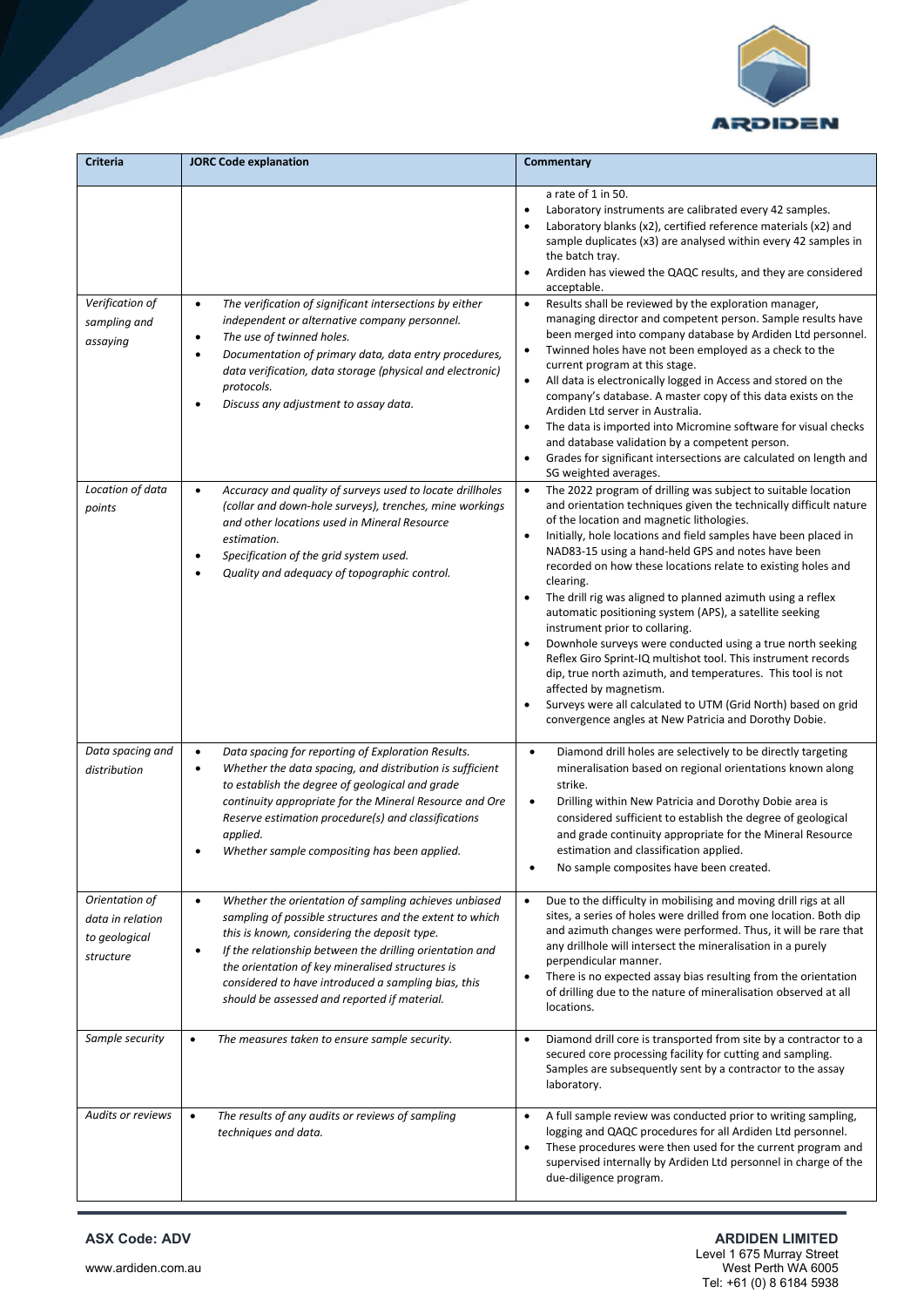

# **Section 2 Reporting of Exploration Results**

| <b>Criteria</b>                               | <b>JORC Code explanation</b>                                                                                                                                                                                                                                                                                                                                                                                                                               | Commentary                                                                                                                                                                                                                                                                                                                                                                                                                                                                                                                                                                                                                                                                                                                                                                                                                                                                                                                                                                                                                                              |
|-----------------------------------------------|------------------------------------------------------------------------------------------------------------------------------------------------------------------------------------------------------------------------------------------------------------------------------------------------------------------------------------------------------------------------------------------------------------------------------------------------------------|---------------------------------------------------------------------------------------------------------------------------------------------------------------------------------------------------------------------------------------------------------------------------------------------------------------------------------------------------------------------------------------------------------------------------------------------------------------------------------------------------------------------------------------------------------------------------------------------------------------------------------------------------------------------------------------------------------------------------------------------------------------------------------------------------------------------------------------------------------------------------------------------------------------------------------------------------------------------------------------------------------------------------------------------------------|
| Mineral tenement<br>and land tenure<br>status | Type, reference name/number, location and<br>$\bullet$<br>ownership including agreements or material issues<br>with third parties such as joint ventures, partnerships,<br>overriding royalties, native title interests, historical<br>sites, wilderness or national park and environmental<br>settings.<br>The security of the tenure held at the time of reporting<br>along with any known impediments to obtaining a<br>licence to operate in the area. | The New Patricia Gold deposit consists of 678 granted Mining<br>$\bullet$<br>claims totalling 134.51km <sup>2</sup> . The Dorothy Dobie deposit<br>consists of 326 granted Mining Claims totalling 58.62km <sup>2</sup> .<br>Ardiden Limited owns the tenements 100% for Dorothy Dobie<br>$\bullet$<br>and is in the final year of an earn in agreement to obtain 100%<br>of New Patricia from Exiro Minerals.<br>There are no known issues affecting the security of title or<br>$\bullet$<br>impediments to operating in the area.                                                                                                                                                                                                                                                                                                                                                                                                                                                                                                                    |
| <b>Exploration done</b><br>by other parties   | Acknowledgment and appraisal of exploration by other<br>$\bullet$<br>parties.                                                                                                                                                                                                                                                                                                                                                                              | The Pickle Lake Project is located within the Pickle Lake area,<br>$\bullet$<br>Kenora (Patricia) Mining Division, Ontario. Significant gold<br>deposits including the historical Pickle Crow Gold Mine.<br>Over 25,000 m of historical diamond drilling was completed<br>$\bullet$<br>across the Pickle Lake Gold Properties by previous owners,<br>confirming the potential for multiple extensive gold mineralised<br>zones at both Dorothy-Dobie Lake and Kasagiminnis Lake<br>deposit, with gold mineralisation remaining open along strike<br>and at depth.                                                                                                                                                                                                                                                                                                                                                                                                                                                                                       |
| Geology                                       | Deposit type, geological setting and style of<br>$\bullet$<br>mineralisation.                                                                                                                                                                                                                                                                                                                                                                              | The Pickle Lake Project is located within the Meen-Dempster<br>$\bullet$<br>greenstone belt and the adjoining Pickle Lake greenstone belt,<br>which contain the known gold deposit (Kasagiminnis) and<br>prospects (New Patricia, South Limb, West Pickle and Dorothy-<br>Dobie). Both greenstone belts are located on the southern<br>margin of the North Caribou terrane within the Uchi domain.<br>Rocks within the Uchi domain greenstone belts display<br>$\bullet$<br>petrochemical characteristics of arc and back-arc volcanism.<br>The Dorothy Dobie and New Patricia gold deposits comprise<br>$\bullet$<br>lode style mineralisation within a steep north-dipping shear<br>zone. In the Meen-Dempster belt, gold mineralisation occurs in<br>narrow deformation zones within or near the flanks of a strain<br>domain. At the Golden Patricia Mine, this occurs as a narrow,<br>sheared quartz sheet interpreted as a substratiform vein.<br>Overburden comprises glacial till and there is a lake in the<br>vicinity of the mineralisation. |
| <b>Drillhole</b><br><b>Information</b>        | A summary of all information material to the<br>$\bullet$<br>understanding of the exploration results including a<br>tabulation of the following information for all Material<br>drillholes:<br>easting and northing of the drillhole collar<br>elevation or RL (elevation above sea level in<br>metres) of the drillhole collar<br>dip and azimuth of the hole<br>down hole length and interception depth<br>hole length                                  | Drillhole/sample location and other relevant details are<br>$\bullet$<br>described in the body of the text, In Appendix 2 and related<br>Figures.<br>All exploration information has been reported.                                                                                                                                                                                                                                                                                                                                                                                                                                                                                                                                                                                                                                                                                                                                                                                                                                                     |
| Data aggregation<br>methods                   | In reporting Exploration Results, weighting averaging<br>$\bullet$<br>techniques, maximum and/or minimum grade<br>truncations (e.g. cutting of high grades) and cut-off<br>grades are usually Material and should be stated.<br>Where aggregate intercepts incorporate short lengths<br>$\bullet$<br>of high grade results and longer lengths of low grade<br>results, the procedure used for such aggregation should                                      | A minimum intercept length of 0.3 m applies to the drilling<br>$\bullet$<br>data in the tabulated results presented in the main body of this<br>release.<br>No cut-off grades were reported within this release from<br>$\bullet$<br>historical data.<br>No metal equivalence is reported.<br>$\bullet$                                                                                                                                                                                                                                                                                                                                                                                                                                                                                                                                                                                                                                                                                                                                                 |